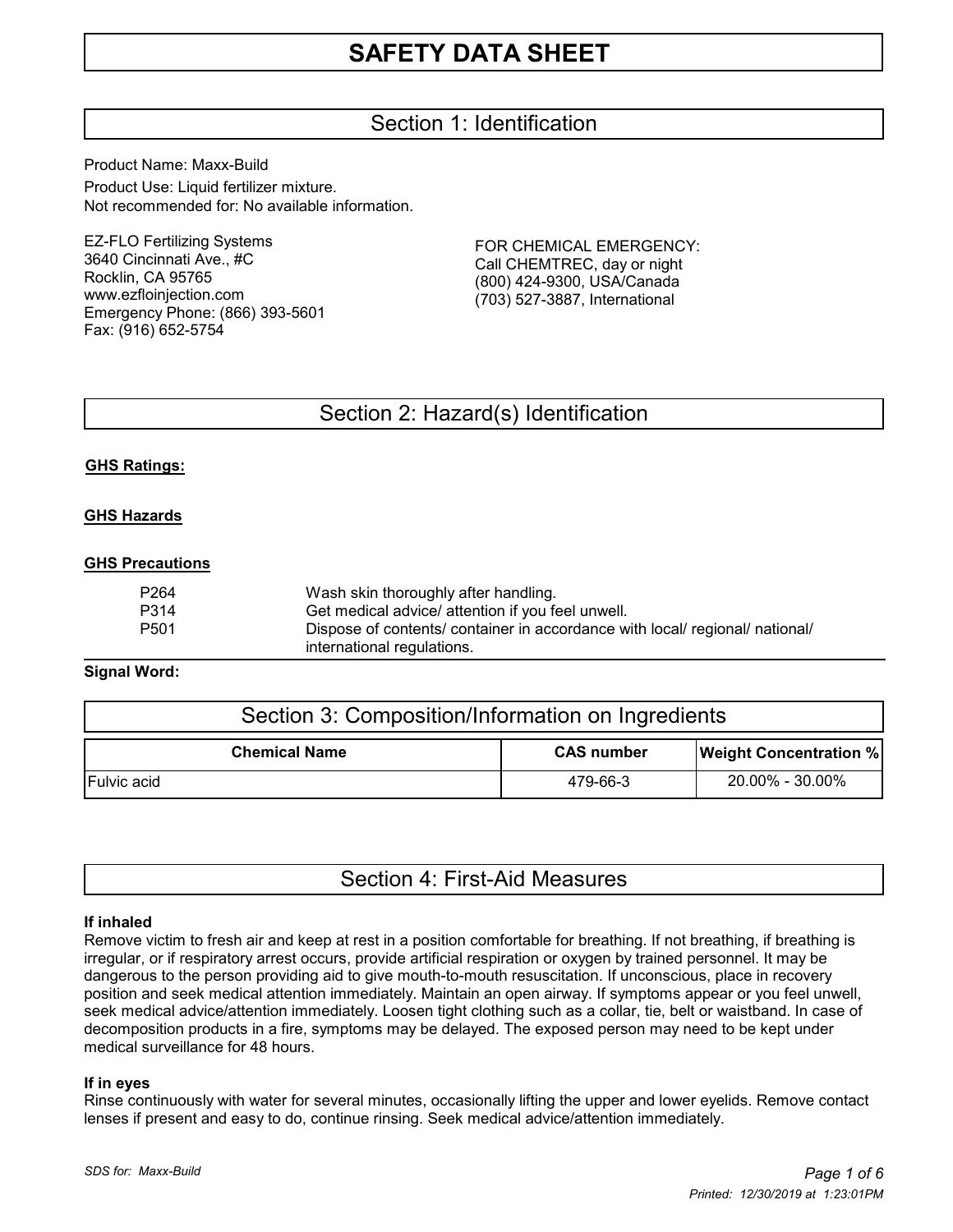### **If on skin (or hair)**

Remove immediately all contaminated clothing. Rinse skin with plenty of soap and water for several minutes. If irritation/rash develops or persists, seek medical advice/attention immediately. Wash contaminated clothing before reuse.

#### **If swallowed**

Seek immediate medical advice/attention. Call a poison control center or physician. Rinse mouth with water. Remove dentures, if any. Move victim to fresh air and keep at rest in a position comfortable for breathing. If the person is conscious, give small quantities of water to drink. Stop if the exposed person feels sick as vomiting may be dangerous. Do not induce vomiting unless directed to do so by medical personnel. If vomiting occurs, the head should be kept low so that vomit does not enter the lungs. Never give anything by mouth to an unconscious person. If unconscious, place victim in recovery position and seek medical attention immediately. Maintain an open airway. Loosen tight clothing such as collar, tie, belt or waistband.

#### **Most important symptoms and effects, both acute and delayed**

The most important known symptoms and effects are described in section 11.

#### **Indication of any immediate medical attention and special treatment needed**

Provide general supportive measures and treat symptomatically. Symptoms may be delayed.

#### **General information**

Ensure that medical personnel are aware of the material(s) involved, and take precautions to protect themselves. Show this safety data sheet to the doctor in attendance.

## Section 5: Fire-Fighting Measures

#### **Suitable extinguishing media**

Water fog. Water spray. Dry chemical. Carbon dioxide (CO2). Foam.

#### **Unsuitable extinguishing media** None known.

**Special hazards arising from the chemical(s)**

None known.

#### **Hazardous combustion products**

See section 10.

#### **Firefighting**

If evacuation of personnel is necessary, evacuate to an upwind area. Decontaminate personnel and equipment with a water wash-down after fire and smoke exposure.

#### **Firefighting equipment**

Firemen and emergency responders: wear full turnout gear or Level A equipment, including positive-pressure, selfcontained breathing apparatus (SCBA).

## Section 6: Accidental Release Measures

#### **Personal precautions, protective equipment and emergency procedures**

Keep unnecessary personnel away from the contaminated area. Avoid breathing vapors, mist or gas. Ensure adequate ventilation. Wear suitable protective clothing. For personal protection, see section 8.

#### **Small spills**

Ventilate the contaminated area. Wipe up with absorbent material or mix the appropriate sorbent into the spilled material. Use an absorbent like sawdust for aqueous, waterborne, and solvent-borne coatings. Collect the saturated towels or sorbent and transfer into a covered container.

#### **Large spills**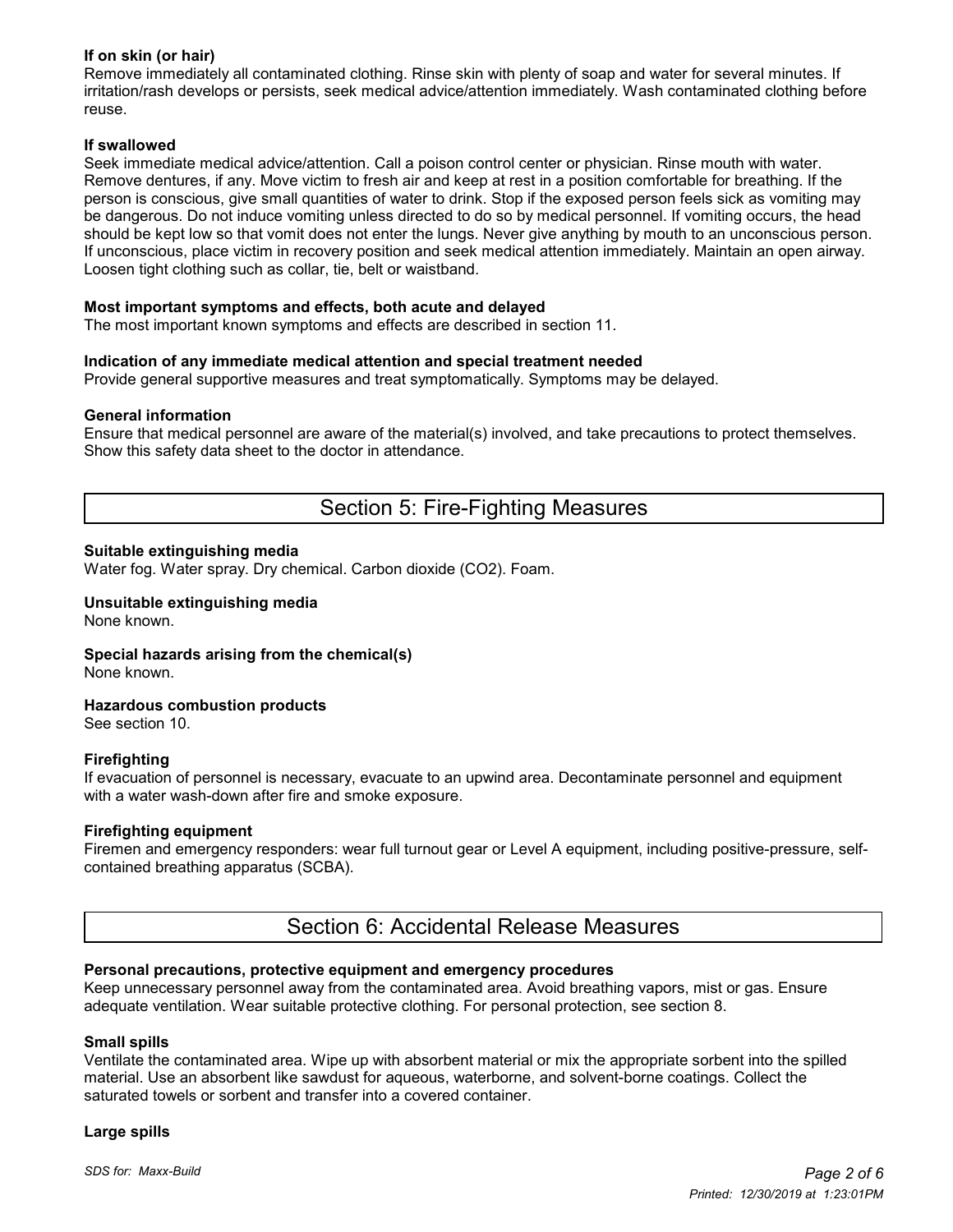Prevent this material from entering sewers and watercourses by diking or impounding the spilled material. Ventilate the contaminated area. Mix the appropriate sorbent into the spilled material. Use an absorbent like sawdust for aqueous, waterborne, and solvent-borne coatings. Collect the saturated sorbent and transfer it into a covered container.

Steel containers are acceptable for all acid-free wastes. Use suitable plastic containers for acid-bearing wastes. Dispose of the waste in compliance with all Federal, state, regional, and local regulations.

# Section 7: Handling and Storage

#### **Precautions for safe handling**

Avoid inhalation of vapors/spray and contact with skin and eyes. Do not ingest. Use only with adequate ventilation.

Observe good industrial hygiene practices. Eating, drinking, and smoking should be prohibited in areas where this material is handled, stored, or processed. Workers should wash hands and face, before eating, drinking, and smoking. Remove contaminated clothing and protective equipment before entering eating areas.

#### **Conditions for safe storage, including any incompatibilities**

Prevent from freezing. Do not store above 120 F (49 C). Store in original container protected from direct sunlight in a dry, cool and well-ventilated area, away from incompatible materials (see section 10) and food and drink.

| Section 8: Exposure Controls / Personal Protection |                             |                                                      |                 |  |  |  |
|----------------------------------------------------|-----------------------------|------------------------------------------------------|-----------------|--|--|--|
| <b>Chemical Name / CAS No.</b>                     | <b>OSHA Exposure Limits</b> | <b>ACGIH Exposure Limits   Other Exposure Limits</b> |                 |  |  |  |
| Fulvic acid<br>479-66-3                            | Not Established             | Not Established                                      | Not Established |  |  |  |

#### **Appropriate engineering controls**

Handle in accordance with good industrial hygiene and safety practice. Wash hands before breaks and at the end of the workday.

#### **Ventilation**

Good general ventilation should be used. Ventilation rates should be matched to conditions. If applicable, use process enclosures, local exhaust ventilation, or other engineering controls to maintain airborne levels below recommended exposure limits. If exposure limits have not been established, maintain airborne levels to an acceptable level.

#### **Personal protective equipment**

#### **Eye/face protection**

 Splash goggles are recommended. Avoid contact with eyes. If extra protection is required, wear a face shield over the splash goggles. Face shields are effective only if worn in addition to splash goggles.

#### **Hand protection**

 Wear chemical-resistant gloves (butyl rubber or neoprene). Protective gloves should be inspected frequently and discarded when they exhibit cuts, tears, pinholes, or signs of excessive wear. Wash and dry hands after use.

#### **Body protection**

Wear appropriate clothing to prevent repeated or prolonged skin contact.

#### **Respiratory protection**

 In case of insufficient ventilation, wear suitable respiratory equipment. Chemical respirator with organic vapor cartridge.

## Section 9: Physical and Chemical Properties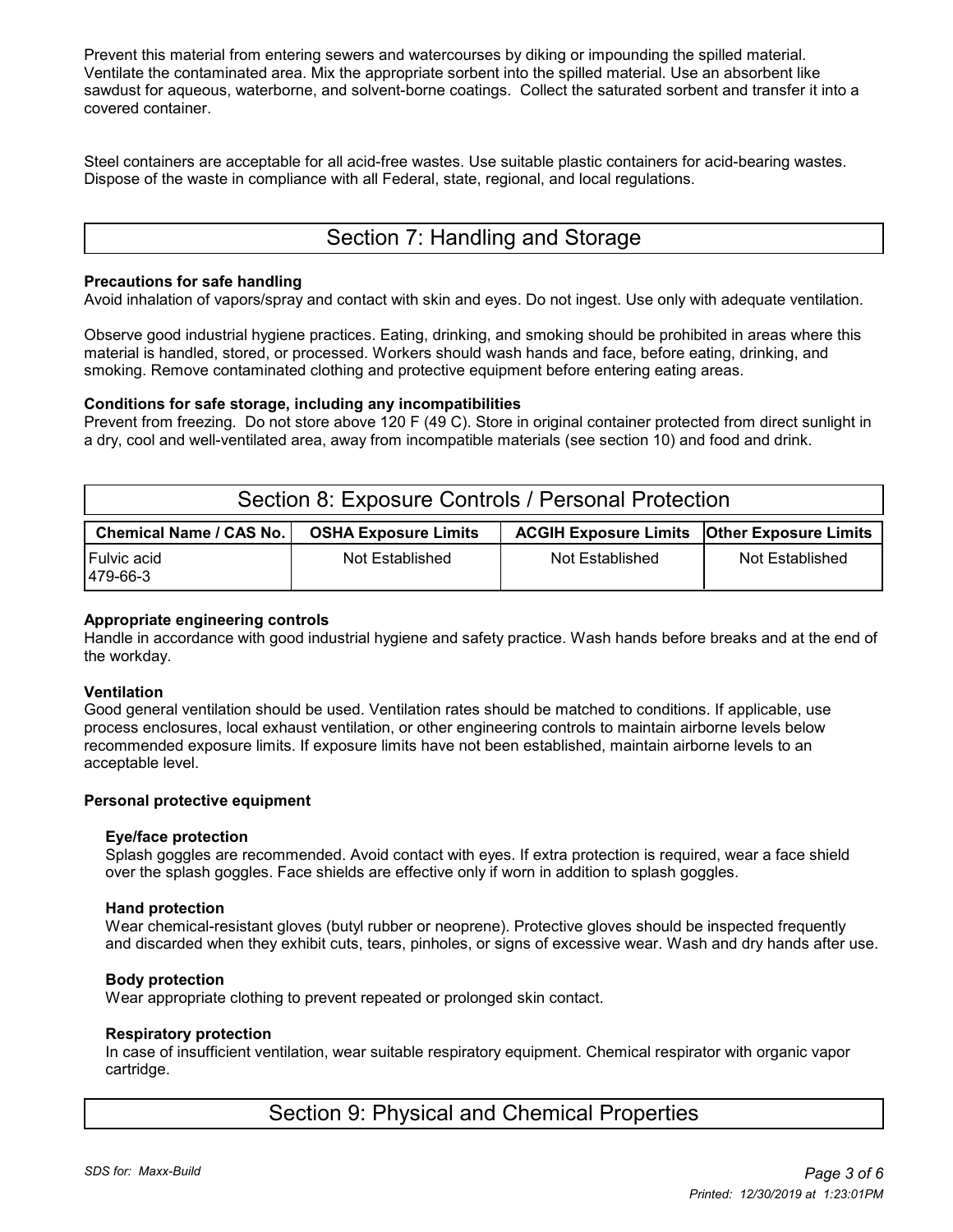**Melting point/Freezing point:** No Data **Evaporation rate:** No Data **Partition coefficient (n-** No Data **octanol/water):**

**Appearance:** Black liquid **Explosive limits:** No Data **Odor:** No Data **Vapor pressure:** No Data **Odor threshold:** No Data **Vapor density:** No Data **pH** 8.8 - 9.2 **Relative density:** No Data **Specific gravity:** 1.212 **Specific gravity:** 1.212 **Boiling point:** No Data **Boiling range:** No Data **Flash Point:** No Data **Autoignition temperature:** No Data **Flammability:** No Data **Decomposition temperature:** No Data **Viscosity:** No Data

# Section 10: Stability and Reactivity

**Chemical stability STABLE** 

**Incompatible materials**

**Hazardous decomposition**

Hazardous polymerization will not occur.

Section 11: Toxicological Information

**Mixture Toxicity Component Toxicity**

**Likely routes of exposure**

Ingestion

**Exposure may affect the following organs**

#### **Effects of exposure**

 **Ingestion** Ingestion may cause gastrointestinal irritation. Symptoms can include nausea, diarrhea, vomiting, and abdominal pain.

 **Skin contact** May cause irritation to the skin. Symptoms can include pain, itching and/or redness.

 **Inhalation** May cause respiratory irritation. Symptoms can include sore throat, coughing, sneezing, and labored breathing.

 **Eye contact** May cause eye irritation. Symptoms can include irritation, pain, watering and/or redness.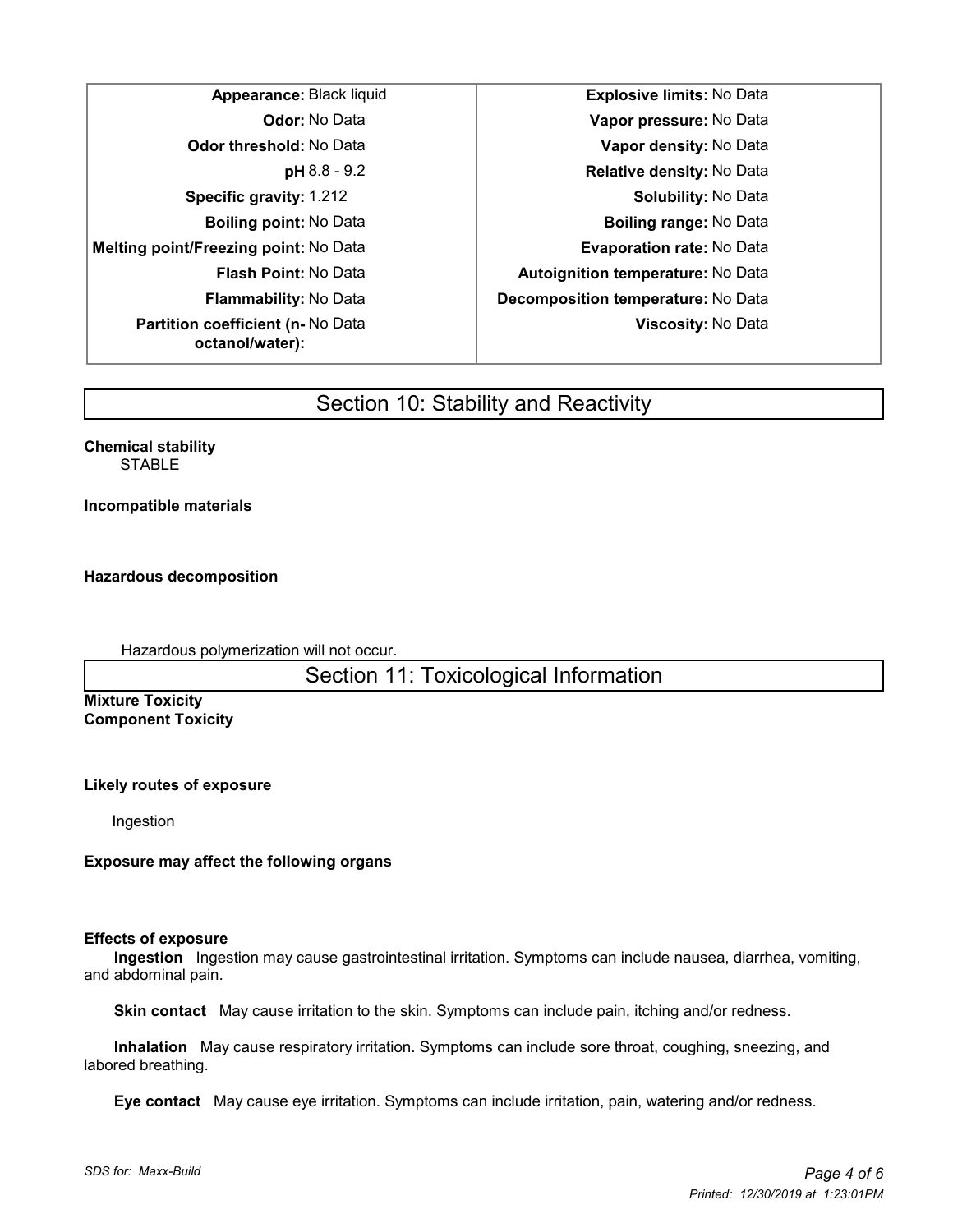#### **Conditions aggravated**

Persons with pre-existing skin, eye, and/or respiratory disorders may be more susceptible to the effects of this product.

#### **Carcinogenicity**

The following chemicals comprise 0.1% or more of this mixture and are listed and/or classified as carcinogens or potential carcinogens by NTP, IARC, OSHA, or ACGIH.

| <b>CAS Number</b> | Description | % Weiaht                           | Carcinogen Rating |
|-------------------|-------------|------------------------------------|-------------------|
| None              |             |                                    | N/A               |
|                   |             | Section 12: Ecological Information |                   |

#### **Ecotoxicity**

No data available

### **Persistence and degradability**

No data available

## **Bioaccumulative potential**

No data available

**Mobility in soil** No data available

#### **Other adverse effects**

No data available

## Section 13: Disposal Considerations

#### **Disposal instructions**

Do not allow this material to drain into sewers/water supplies. All waste must be handled in accordance with local, state and federal regulations or with regulations of Canada and its Provinces. This product, if unaltered by use, may be disposed of by treatment at a permitted facility or as advised by your local hazardous waste regulatory authority.

#### **Waste from residues/unused products**

Dispose of in accordance with local regulations. Empty containers or liners may retain some product residues. This material and its container must be disposed of in a safe manner (refer to Disposal instructions).

#### **Contaminated packaging**

Empty containers should be taken to an approved waste handling site for recycling or disposal. Since emptied containers may retain product residue, follow label warnings even after container is emptied.

## Section 14: Transport Information

**Agency Proper Shipping Name UN Number Packing Group Hazard Class**

DOT Not regulated by DOT

## Section 15: Regulatory Information

**State of California Safe Drinking Water and Toxic Enforcement Act of 1986 (Proposition 65):** WARNING! This product contains the following chemicals which are listed by the State of California as carcinogenic or a reproductive toxin: